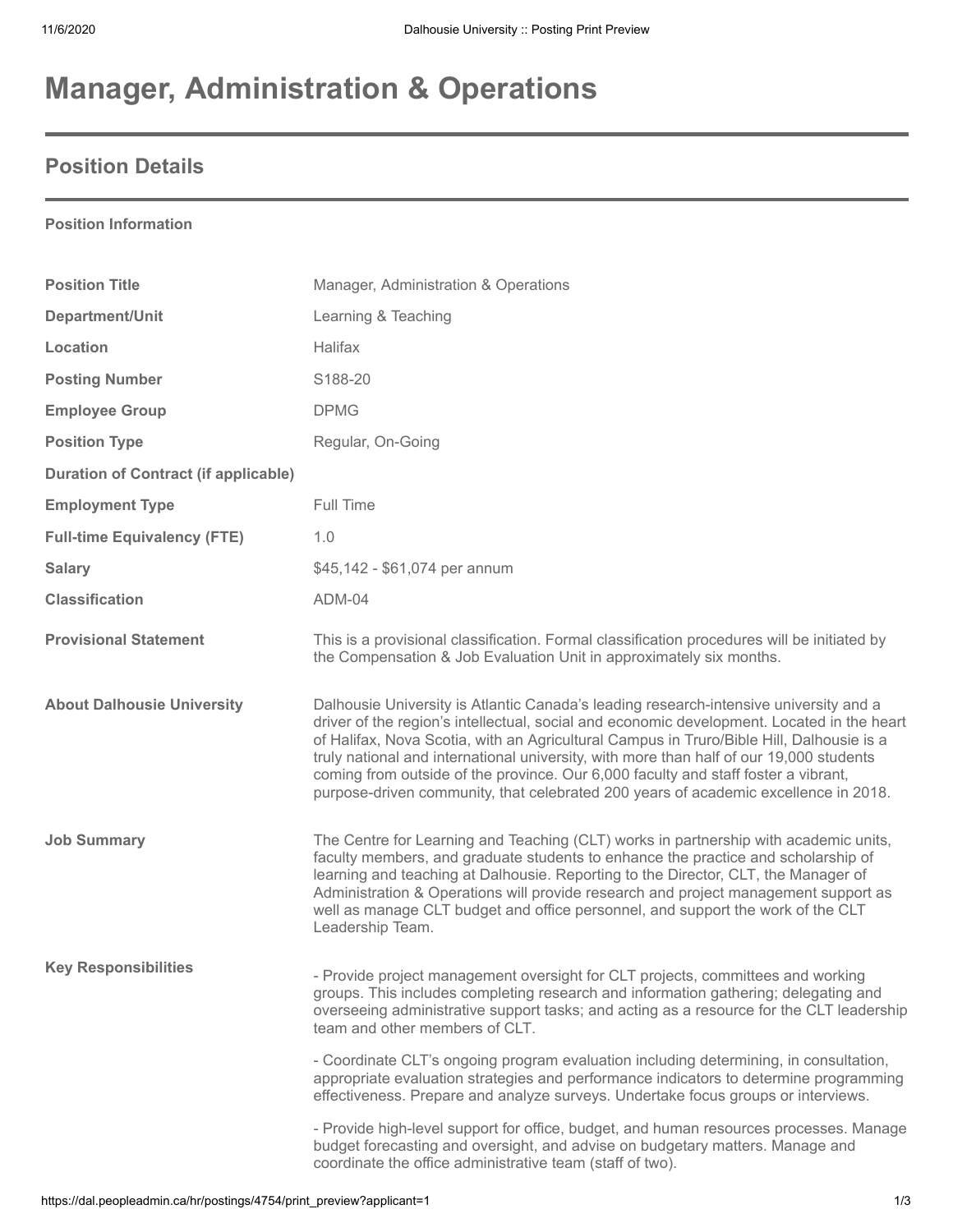| 11/6/2020                                | Dalhousie University :: Posting Print Preview                                                                                                                                                                                                                                                                                                                                                                                                                                                                                                                                                           |
|------------------------------------------|---------------------------------------------------------------------------------------------------------------------------------------------------------------------------------------------------------------------------------------------------------------------------------------------------------------------------------------------------------------------------------------------------------------------------------------------------------------------------------------------------------------------------------------------------------------------------------------------------------|
|                                          | - Generate ideas and concepts and write statements to communicate CLT's core values<br>and attributes.                                                                                                                                                                                                                                                                                                                                                                                                                                                                                                  |
|                                          | - Provide executive support to the CLT Leadership Team. This includes acting as a<br>liaison between the CLT office and internal and external stakeholders, and managing<br>calendars and meeting requests, delegating as necessary to other administrative<br>personnel.                                                                                                                                                                                                                                                                                                                               |
| <b>Note</b>                              | Please submit a letter of interest with your resume outlining how your work experience<br>and interests align with the position.                                                                                                                                                                                                                                                                                                                                                                                                                                                                        |
| <b>Qualifications</b>                    | Undergraduate degree in a relevant field with approximately five years' related work<br>experience (or an equivalent combination of training and experience). Research<br>experience and experience with budget management and program evaluation are<br>essential. Must have demonstrated excellent interpersonal and communication (verbal<br>and written) skills. Excellent organizational skills with the ability to manage multiple<br>priorities are required. Must have the demonstrated ability to work independently and<br>strategically as well as strong supervisory and management skills. |
| <b>Job Competencies</b>                  | The successful candidate is expected to demonstrate proficiency in Dalhousie's core<br>and leadership competencies (https://www.dal.ca/dept/leaders.html), in particular:                                                                                                                                                                                                                                                                                                                                                                                                                               |
|                                          | - Self-Awareness & Professionalism<br>- Respect & Inclusion<br>- Adaptability<br>- Knowledge & Thinking Skills<br>- Communication                                                                                                                                                                                                                                                                                                                                                                                                                                                                       |
| <b>Additional Information</b>            | Dalhousie University supports a healthy and balanced lifestyle. Our total compensation<br>package includes a defined benefit pension plan, health and dental plans, a health<br>spending account, an employee and family assistance program and a tuition assistance<br>program.                                                                                                                                                                                                                                                                                                                        |
| <b>Application Consideration</b>         | Applications from university employees and external candidates are given concurrent<br>consideration. Among short-listed candidates, university employees will be given special<br>consideration.                                                                                                                                                                                                                                                                                                                                                                                                       |
|                                          | We thank all applicants for their interest, however, only candidates selected for an<br>interview will be contacted.                                                                                                                                                                                                                                                                                                                                                                                                                                                                                    |
| <b>Diversity Statement</b>               | Dalhousie University is committed to fostering a collegial culture grounded in diversity<br>and inclusiveness. The university encourages applications from Indigenous persons,<br>persons with a disability, racially visible persons, women, persons of a minority sexual<br>orientation and/or gender identity, and all candidates who would contribute to the<br>diversity of our community. For more information, please visit<br>www.dal.ca/hiringfordiversity.                                                                                                                                    |
| <b>Posting Detail Information</b>        |                                                                                                                                                                                                                                                                                                                                                                                                                                                                                                                                                                                                         |
| <b>Number of Vacancies</b>               | One $(1)$                                                                                                                                                                                                                                                                                                                                                                                                                                                                                                                                                                                               |
| <b>Open Date</b>                         | 11/06/2020                                                                                                                                                                                                                                                                                                                                                                                                                                                                                                                                                                                              |
| <b>Close Date</b>                        | 11/23/2020                                                                                                                                                                                                                                                                                                                                                                                                                                                                                                                                                                                              |
| <b>Open Until Filled</b>                 | <b>No</b>                                                                                                                                                                                                                                                                                                                                                                                                                                                                                                                                                                                               |
| <b>Special Instructions to Applicant</b> |                                                                                                                                                                                                                                                                                                                                                                                                                                                                                                                                                                                                         |
| <b>Quick Link for Direct Access to</b>   | http://dal.peopleadmin.ca/postings/4754                                                                                                                                                                                                                                                                                                                                                                                                                                                                                                                                                                 |

https://dal.peopleadmin.ca/hr/postings/4754/print\_preview?applicant=1 2/3